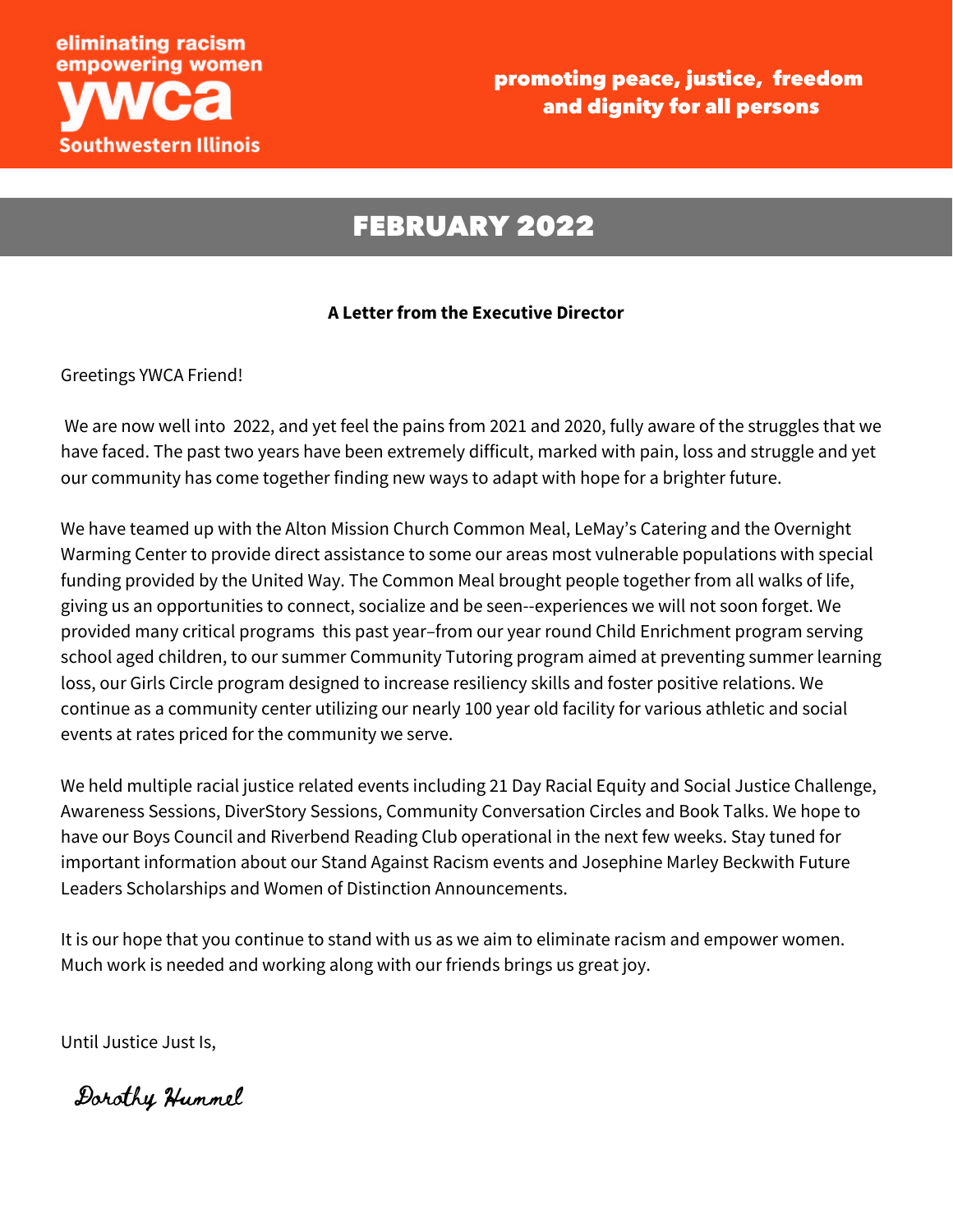### Women of Distinction

# **Nominations Due March 11, 2022**

Please consider nominating a woman; a mother, a friend, a mentor, a teacher or professional, someone in your life who has continued to make a difference in their community, improved the lives of families and who serves the YWCA mission — empowering women, eliminating racism and promoting peace, justice, freedom and dignity for all.

We know many women who have stepped up and fought valiantly during the Covid pandemic --first line health care workers, teachers, non-profit leaders. These women have day in and day out provided critical services to our community and deserve your support. Support a sister and submit a nomination package this year before time runs out!

Nomination packet available at www.altonywca.com

*"No matter where you are in life, inspire and empower the women around you. Success is never reached alone. And wisdom and wealth are sweeter shared."*



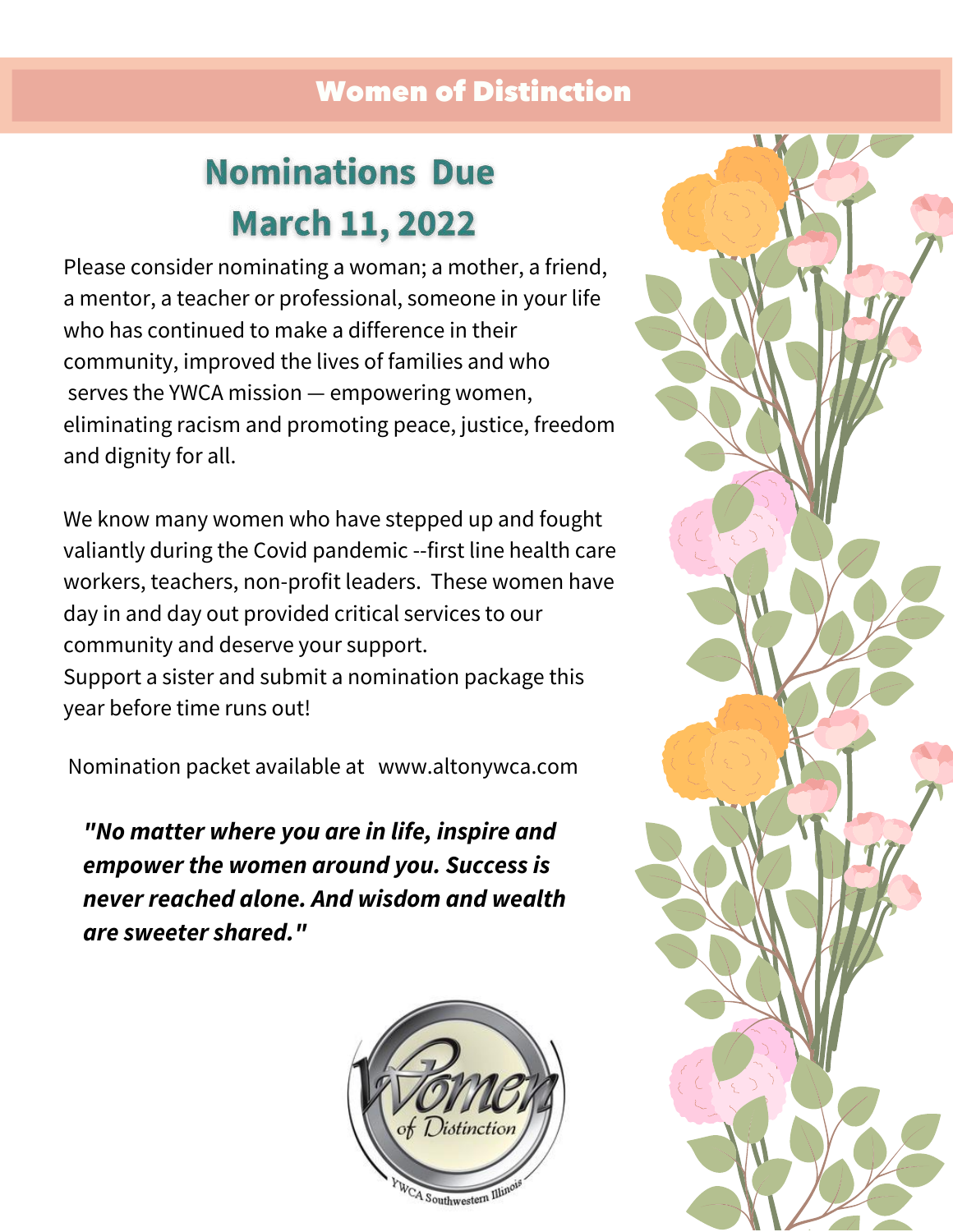### Women of Distinction





Let's gather together and celebrate this year's outstanding honorees. We will be at Julia's Banquet Hall, Eastgate Plaza, East Alton. Expect the fine food and good times that are a natural part of the Women of Distinction celebration.

Tickets can be purchased on our website at www.altonywca.com. Sponsorship, Advertisement and support options are also available on our webpage.

Last year's unique celebration honoring both the 2020 and 2021 Women of Distinction and Mrs. Vernetta Caffey as Emcee is hard to out do but we will give it our best shot.



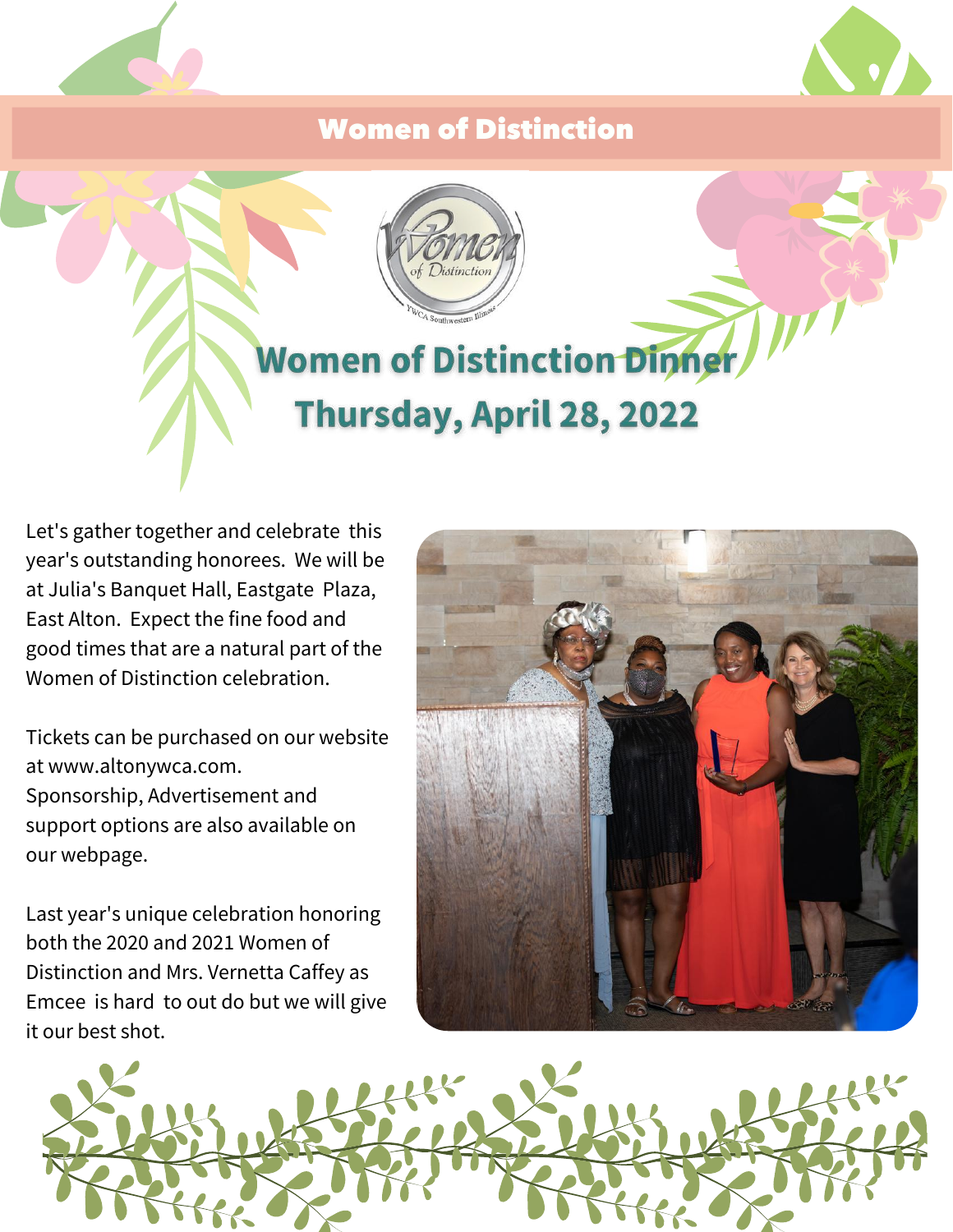### 2022 Stand Against Racism 21-Day Challenge



This year we are excited to offer another Stand Against Racism Challenge to help foster a virtual community of growth and learning around social, systemic, and institutional racial inequity. This initiative, is designed to create dedicated time and space to build more effective social justice habits, particularly those dealing with issues of race, power, privilege, and leadership. This opportunity is open to anyone and will provide participants with daily challenges such as reading an article, listening to a podcast, reflecting on personal experiences, and so much more.

During the month of April, participants will have the opportunity to learn and engage with challenges about racial inequity within the following topics: Critical Race Theory, Reproductive Justice, Living Wage, and Film and Television.

Participation in this virtual community of growth helps us to discover how racial and social injustice impact our community, to connect with one another, and to identify ways to dismantle racism and other forms of discrimination.

Registration for the challenge: [https://standagainstracism.org/.](https://standagainstracism.org/)

Participants should sign up under **"Select a Region"** field and clicking the **"Midwest"** option.

Under **"Midwest"**, participants should click **"Southwestern Illinois"**.

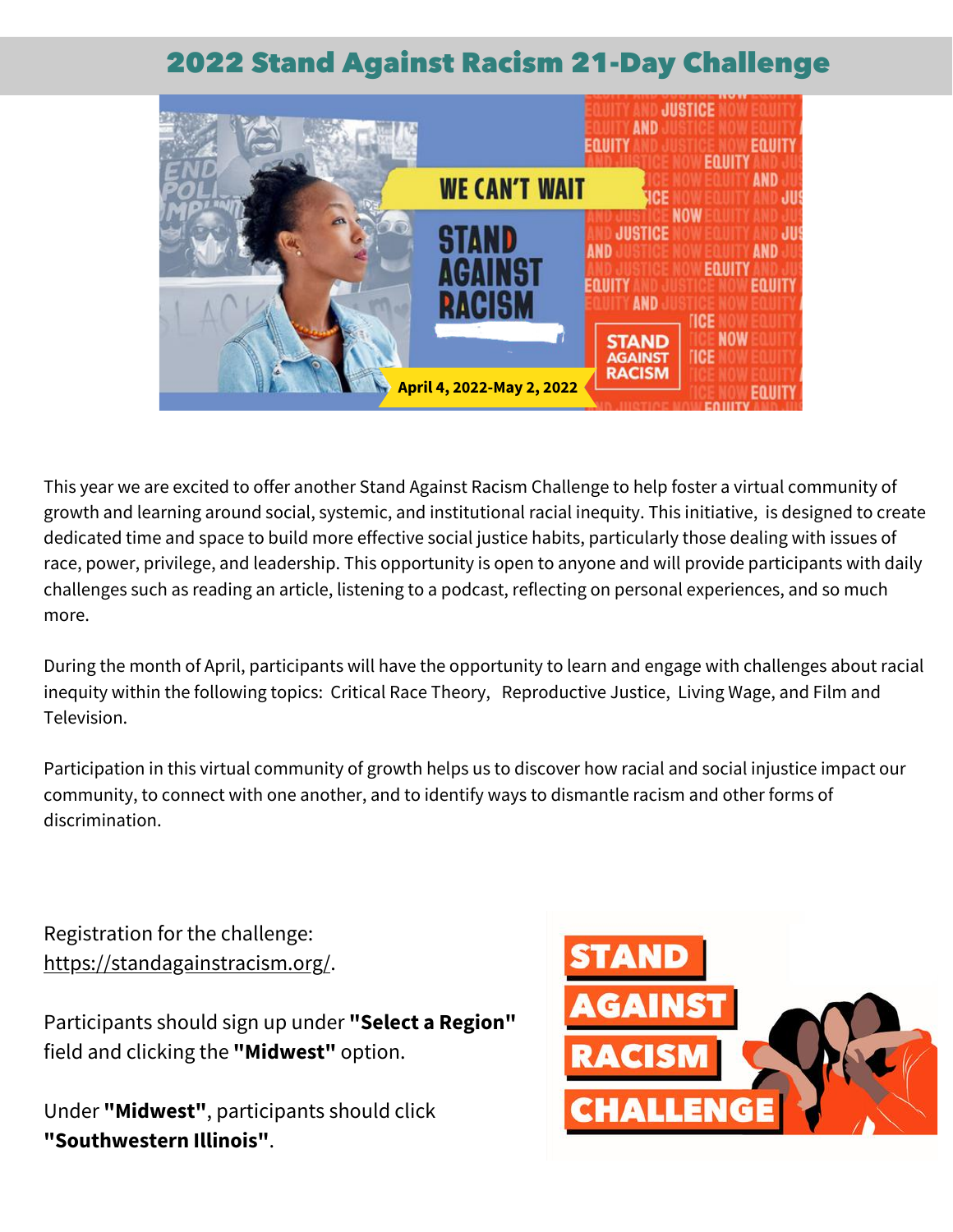### New Girls Circles Forming



#### **New Circles are starting this month (4 total)**

Alton 21st Century Program: February 24, 2022 Alton 21st Century Program (5th Grade): March 2, 2022

Our goal is to counteract social and interpersonal forces that impede girls' growth and development by promoting an emotionally safe environment within which girls can develop caring relationships and their authentic voice.



YS AND YOUNG

### **Donate Now to Support Girls Circles Our Amazon Wish List will be posted on FB at @ywcaswil**

Every week girls participate in activities related to the unit they are working on. Continued participation promotes positive body image, self-efficacy, school attachment, social support, and communications with adults. Extra rewards and fun foods are a great way to treat our girls.

We will be utilizing an Amazon Wish List on our FB page to hopefully get donations for food, drinks, treats, and supplies for the Girls Circles we run. All donations are greatly appreciated.

## Introducing: The Council for Boys and Young Men

#### **What is The Council?**

A strengths-based group approach to promote boys' and young men's safe and healthy passage through pre-teen and adolescent years. In this structured environment, boys and young men gain the vital opportunity to address masculine definitions and behaviors and build capacities to find their innate value and create good lives individually and collectively.

We are looking for Boys Council Facilitators! Please see the job description at the end of the newsletter and spread the word.

This program has been shown to help young men increase school engagement, educational goals, confidence in avoiding fighting, and conflict schools. Program also helps reduce aggression and harmful beliefs about toxic masculinity ("be tough" "don't show feelings" "don't ask for help") l'he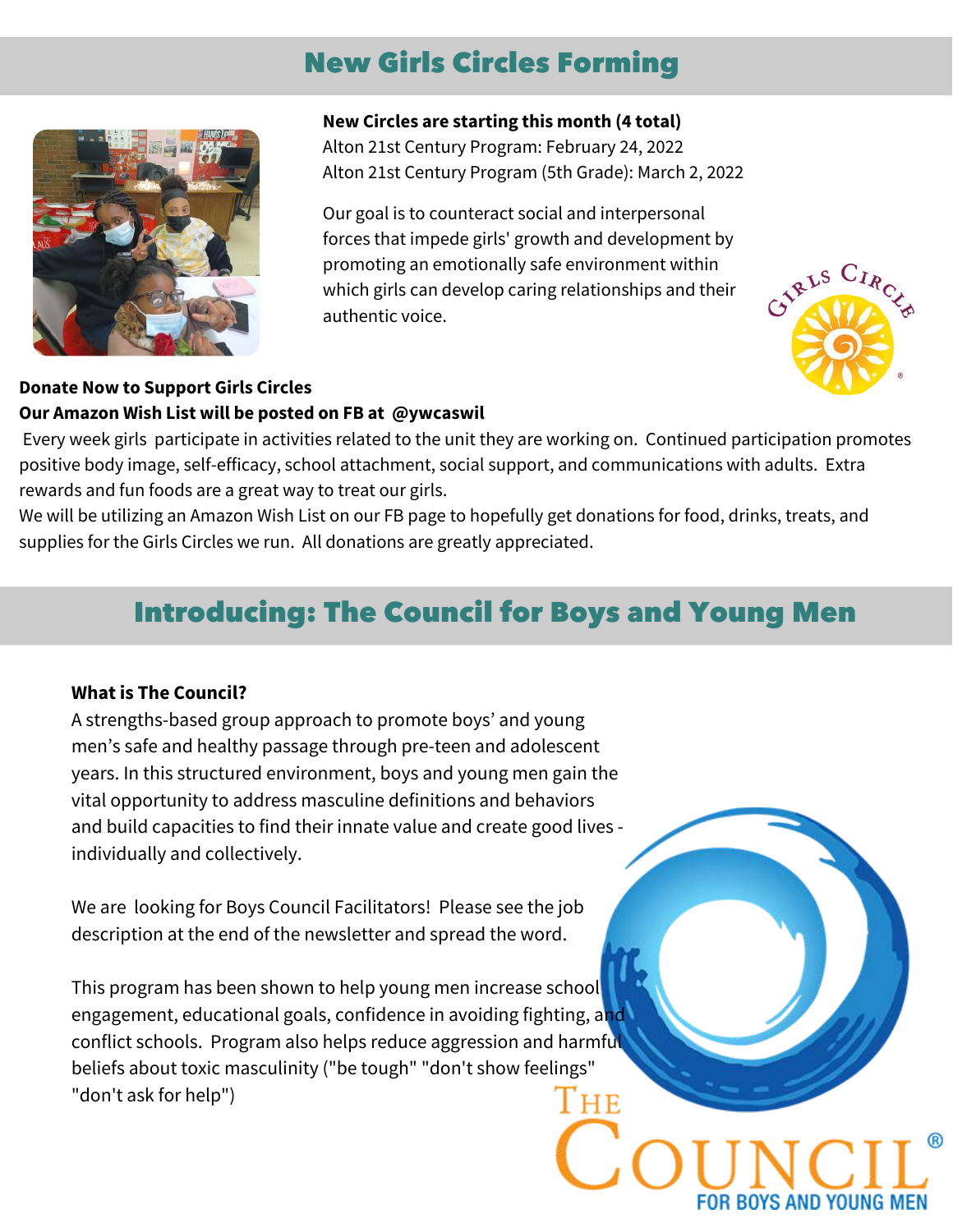### Child Enrichment

### **February Curriculum:**

**Geography Week:** Students will learn the names and locations of all the world continents and start to learn the names of countries.

**Black History Month:** Students will learn the importance of Black History month and learn about Harriet Tubman and the Underground Railroad.

**Dinasaur Week:** Students will learn about the differences between dinosaurs

### **2022 Summer Camp**

Enrollment packages for already enrolled families will be sent out on March 28th, 2022 Open enrollment for the public will begin April 8th, 2022

Curriculum is still in the works, but themes will include:

**A Week in Paris, Famous Artists, Detective Week**, and more to come.